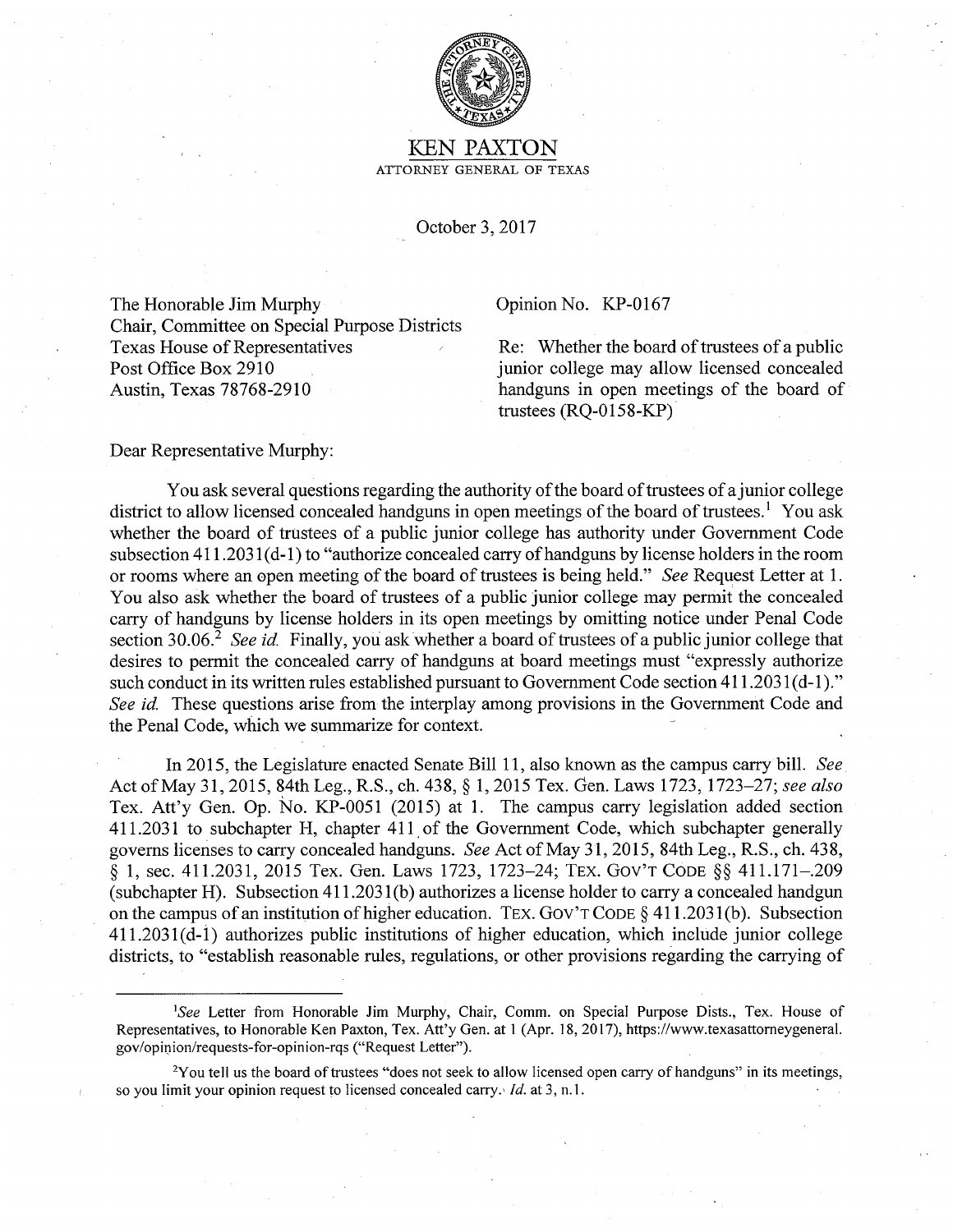concealed handguns by license holders on the campus of the institution or on premises located on the campus of the institution." *Id§* 411.2031(d-1). The institution, in establishing its rules or regulations, "may not establish provisions that generally prohibit or have the effect of generally prohibiting license holders from carrying concealed handguns on the campus of the institution." *Id.* § 411.203 l(d-1); *see* Tex. Att'y Gen. Op. No. KP-0051 (2015) at 3 (recognizing that the question whether particular rules and regulations satisfy subsection  $411.2031(d-1)$  involves questions of fact). In the event an institution prohibits concealed handguns in certain areas, subsection 411.2031(d-1) requires it to "give effective notice under Section 30.06, Penal Code, with respect to any portion of a premises on which license holders may not carry." TEX. GOV'T CODE§ 411.203 l(d-l).

The carrying of a concealed handgun into an open meeting of a junior college district's board of trustees implicates Penal Code subsection 46.035(c), which provides:

> A license holder commits an offense if the license holder intentionally, knowingly, or recklessly carries a handgun under the authority of Subchapter H, Chapter 411, Government Code, regardless of whether the handgun is concealed or carried in a shoulder or belt holster, in the room or rooms where a meeting of a governmental entity is held and if the meeting is an open meeting subject to chapter 551, Government Code, and the entity provided notice as required by that chapter.

TEX. PENAL CODE § 46.035(c); *see also* TEX. Gov'T CODE § 551.041 (requiring a governmental body to provide "written notice of the date, hour, place, and subject of each meeting held by the governmental body"). Yet, subsection 46.035(c) does "not apply if the actor was not given effective notice under Section 30.06 or 30.07." TEX. PENAL CODE§ 46.035(i). Penal Code section 30.06 details the offense of criminal trespass by license holders with concealed handguns. *See id.*  § 30.06(a) (relating to concealed handguns); *see also id.* § ·30.07(a) (relating to openly carried handguns). Section 30.06 provides specific language to give effective notice (hereinafter "trespass notice") to a license holder that the concealed handgun is prohibited in the location. *Id.*  § 30.06(c)(3) (providing language relating to concealed handguns).

With this context, we tum to your questions. Fundamental to each of them is the issue of how to legally authorize concealed handguns at an open meeting of a junior college district's board of trustees. Rather than address each question separately, we will opine on how to accomplish that end. Considering Penal Code section 46.035 as a whole, subsection (i) expressly provides that subsection (c) "do[es] not apply" if the actor was not given effective notice under Penal Code sections 30.06 or 30.07. TEX. PENAL CODE§ 46.035(i); *see also R.R. Comm 'n v. Tex. Citizens for a Safe Future* & *Clean Water,* 336 S.W.3d 619, 628 (Tex. 2011) ("We generally avoid construing individual provisions of a statute in isolation from the statute as a whole."). Thus, the lack of an effective trespass notice creates a circumstance in which subsection  $46.035(c)$  does not apply to a license holder carrying a concealed handgun into an open meeting. *See id.* § 46.035(i); *see also*  Tex. Att'y Gen. Op. No. KP-0108 (2016) at 3 n.2 (acknowledging another circumstance in which criminal enforcement of trespass by a license holder of a concealed handgun may not be available). Because subsection 46.035(c) "do[es] not apply" without the appropriate trespass notice, a license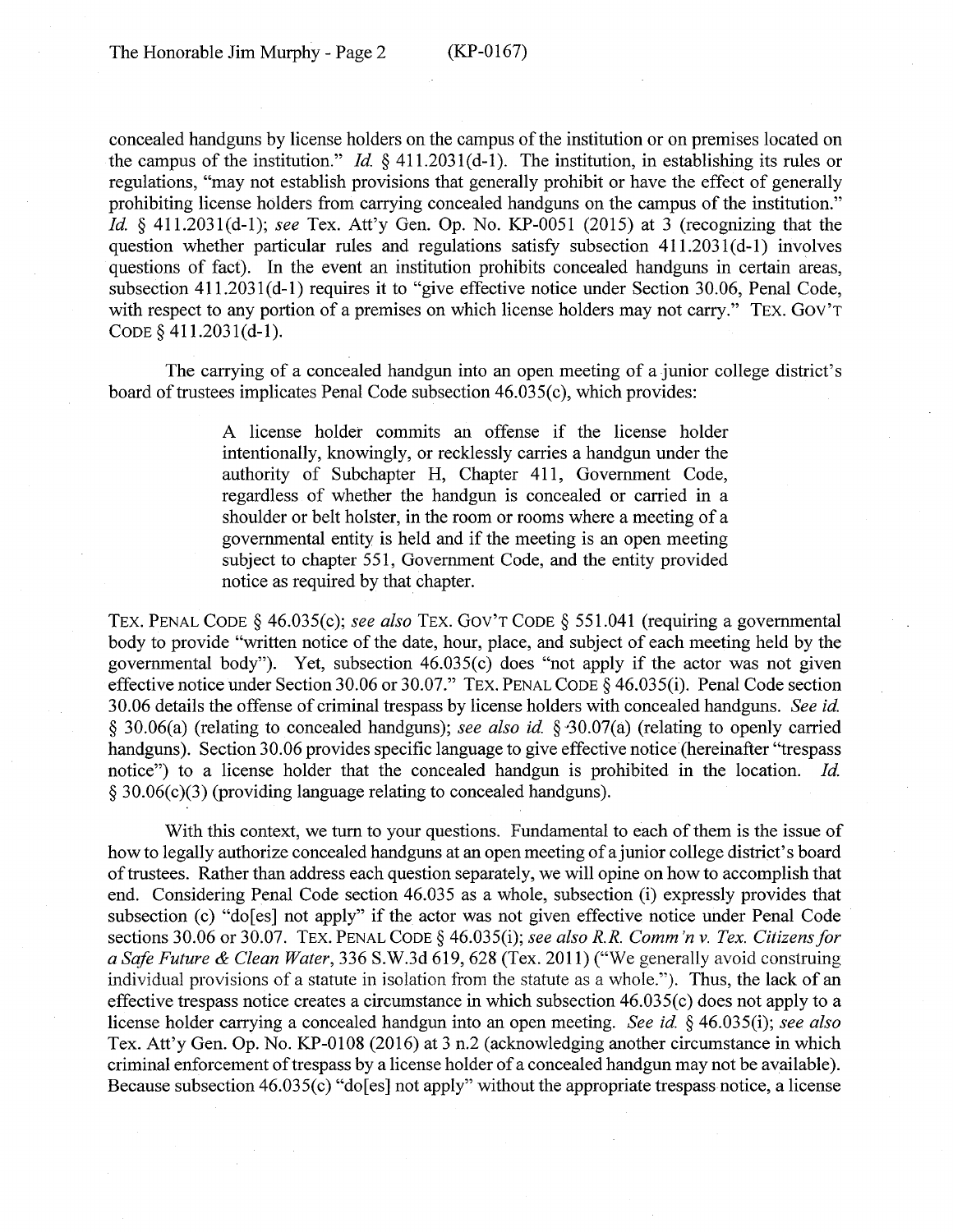holder who carries a concealed handgun into the room of an open meeting of a junior college district board meeting, in which no 30.06 trespass notice was posted, has a defense to prosecution under Penal Code subsection 46.035(i). *See Tafel v. State,* No. 10-14-00020-CR, 2016 WL 4573106, at  $*1-2$  (Tex. App.—Waco 2016, pet. ref'd) (acknowledging that subsection 46.035(i) is a defense to prosecution of subsection  $46.035(c)$ ).

Given this conclusion, a rule expressly allowing concealed handguns into an open meeting of a junior college district board is unnecessary. In enacting subsections 411.2031 (b) and 411.2031 ( d-1 ), the Legislature permitted concealed handguns on college campuses but authorized institutions to impose limited restrictions prohibiting concealed handguns in particular areas on campus. TEX. GOV'T CODE § 411.2031(b),  $(d-1)$ . In this scheme, the Legislature likely intended the institution's rulemaking authority under subsection  $411.2031(d-1)$  as a grant of authority to the institution to identify the particular areas on campus from which the institution prohibits concealed handguns. *See id.* Here, provided the meeting is on campus or on the premises of the campus, a rule such as you describe would essentially allow concealed handguns in an area where concealed handguns are already permitted. Thus, while a rule allowing concealed handguns into an open meeting of a junior college district board is unnecessary, subsection  $411.2031(d-1)$  does not prohibit a board from adopting the rule to affirm or publicize a license holder's right to carry the concealed handgun in the open meeting location.